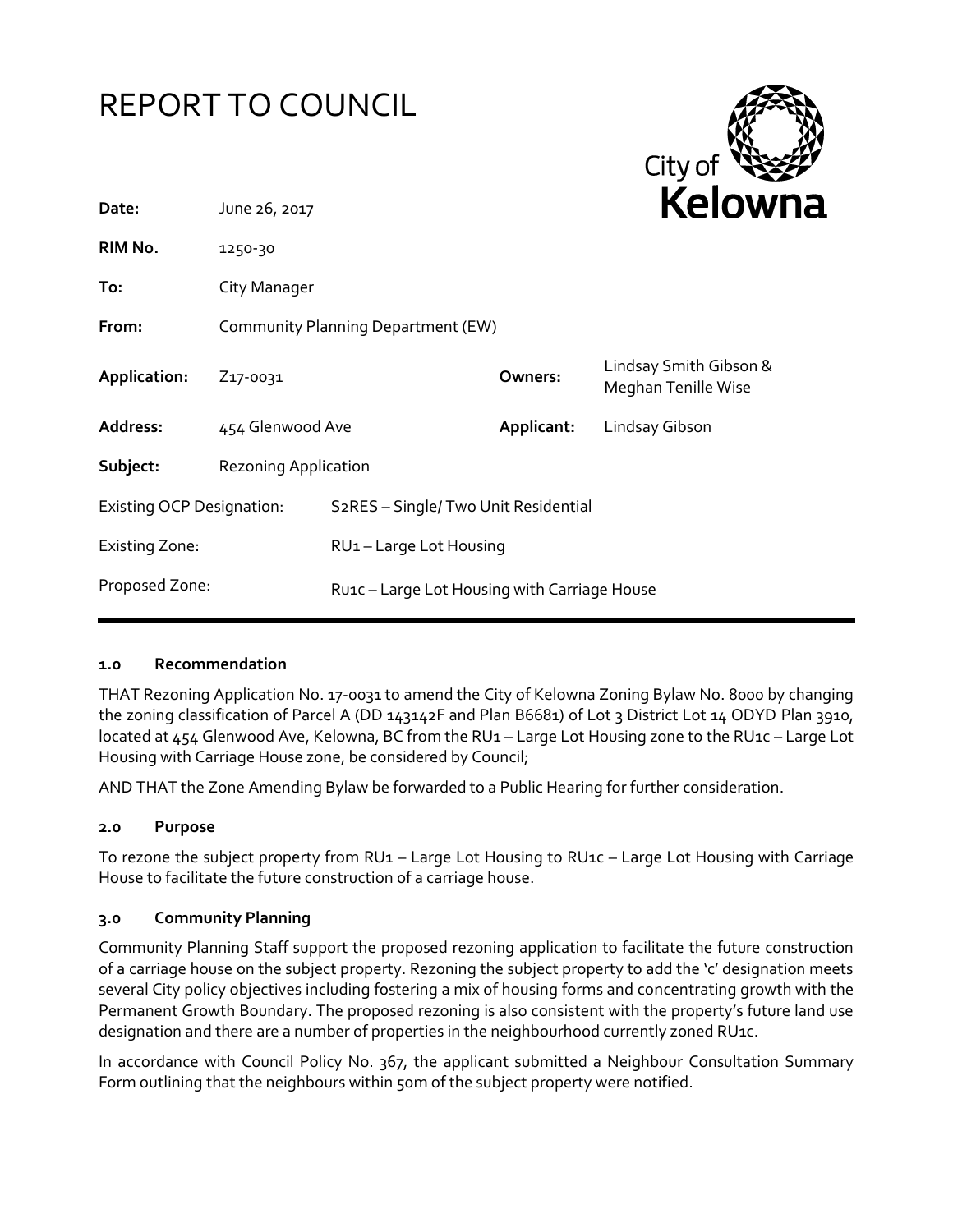# **4.0 Proposal**

## 4.1 Project Description

The applicant is proposing a single storey, two-bedroom carriage house in the northwest corner of the lot. The property has no rear lane and access to the proposed carriage house will be through the existing driveway along the west side of the property. Three parking spaces are provided and no variances are anticipated. As the property is within the Abbott Street Heritage Conservation Area, an issued Heritage Alternation Permit will be required prior to Building Permit. The applicant's development proposal and the proposed plans are attached for review.



*Figure 1. Conceptual Rendering of Proposed Single Storey Carriage House.*

## 4.2 Site Context

The parcel is located in the Central City sector, within the Permanent Growth Boundary and the Abbott Street Heritage Conservation Area. The subject property is 809 m<sup>2</sup>.

Specifically, adjacent land uses are as follows:

| <b>Orientation</b> | Zoning                                                  | <b>Land Use</b> |
|--------------------|---------------------------------------------------------|-----------------|
| North              | Rui – Large Lot Housing                                 | Residential     |
| East               | Rui – Large Lot Housing                                 | Residential     |
| South              | Rui – Large Lot Housing                                 | Residential     |
| West               | RU6B - Two Dwelling Housing with Boarding/Lodging House | Residential     |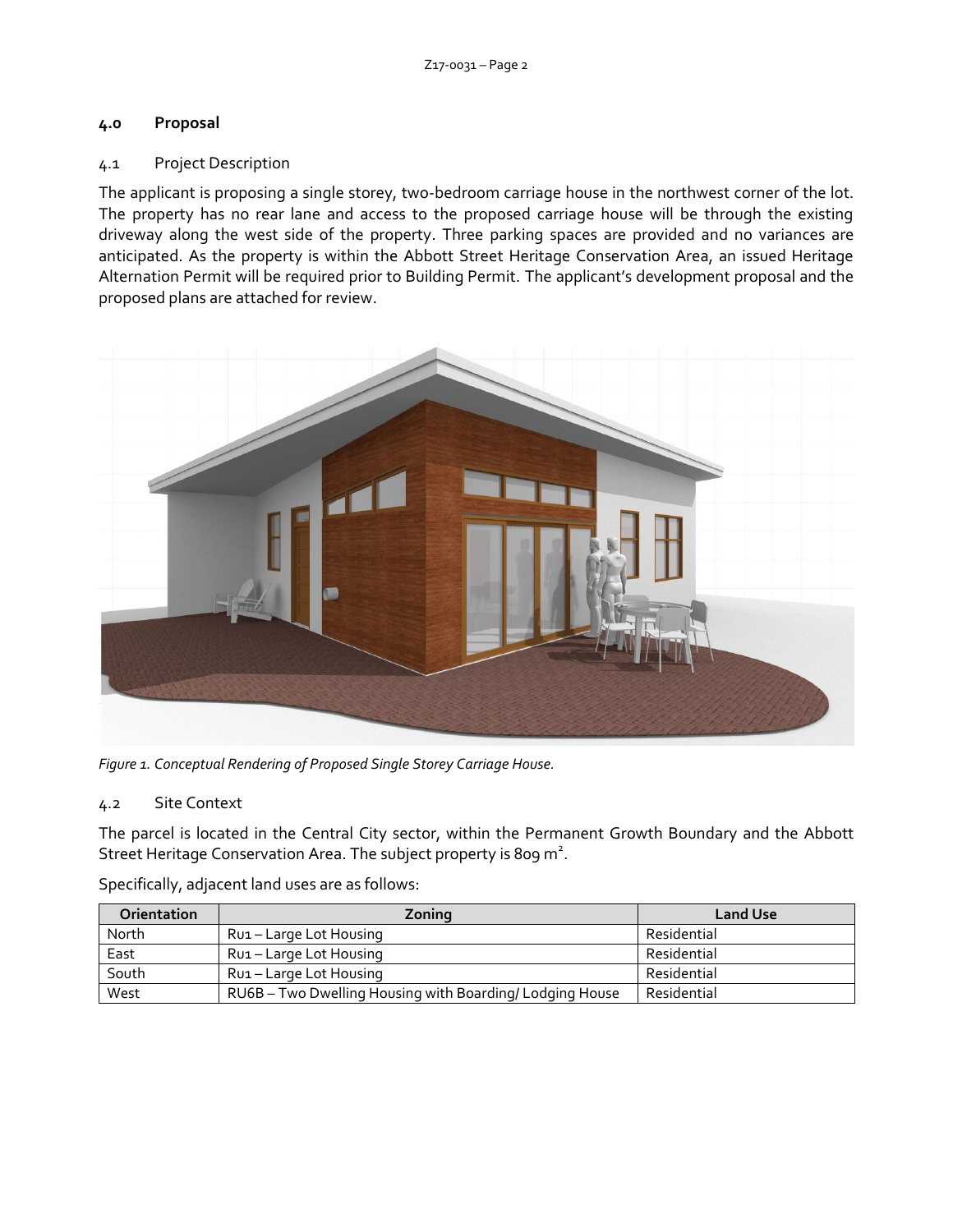

**Subject Property Map:** 454 Glenwood Ave

# 4.3 **Zoning Analysis Table**

| <b>Zoning Analysis Table</b>                              |                               |                                |  |  |
|-----------------------------------------------------------|-------------------------------|--------------------------------|--|--|
| <b>CRITERIA</b>                                           | <b>RU1C ZONE REQUIREMENTS</b> | <b>PROPOSAL</b>                |  |  |
| <b>Existing Lot</b>                                       |                               |                                |  |  |
| Minimum Lot Area                                          | $55$ om <sup>2</sup>          | $8$ ogm <sup>2</sup>           |  |  |
| Minimum Lot Width                                         | 16.5m                         | 16.76m                         |  |  |
| Minimum Lot Depth                                         | 30.0m                         | 47.95m                         |  |  |
| <b>Development Regulations</b>                            |                               |                                |  |  |
| Max. Site Coverage (buildings)                            | 40%                           | 21.6%                          |  |  |
| Max. Site Coverage (buildings,<br>driveways, and parking) | 50%                           | 40%                            |  |  |
| Single Storey Carriage House Regulations                  |                               |                                |  |  |
| Max. Accessory Site Coverage                              | 20%                           | 9.2%                           |  |  |
| Max. Accessory Building<br>Footprint                      | 130 <sup>2</sup>              | 74.3 <sup> m<sup>2</sup></sup> |  |  |
| Max. Net Floor Area                                       | 100 <sup>2</sup>              | 74.3m <sup>2</sup>             |  |  |
| Max. Net Floor Area to Principal<br><b>Building</b>       | 75%                           | 37.3%                          |  |  |
| Maximum Height (to mid-point)                             | 4.8 m                         | 3.73 <sub>m</sub>              |  |  |
| Maximum Height (to peak)                                  | 5.09 m                        | 4.06m                          |  |  |
| Minimum Side Yard (east)                                  | 2.0 <sub>m</sub>              | 7.01m                          |  |  |
| Minimum Side Yard (west)                                  | 2.0 <sub>m</sub>              | 2.13 <sub>m</sub>              |  |  |
| Minimum Rear Yard                                         | 2.0 <sub>m</sub>              | 2.44m                          |  |  |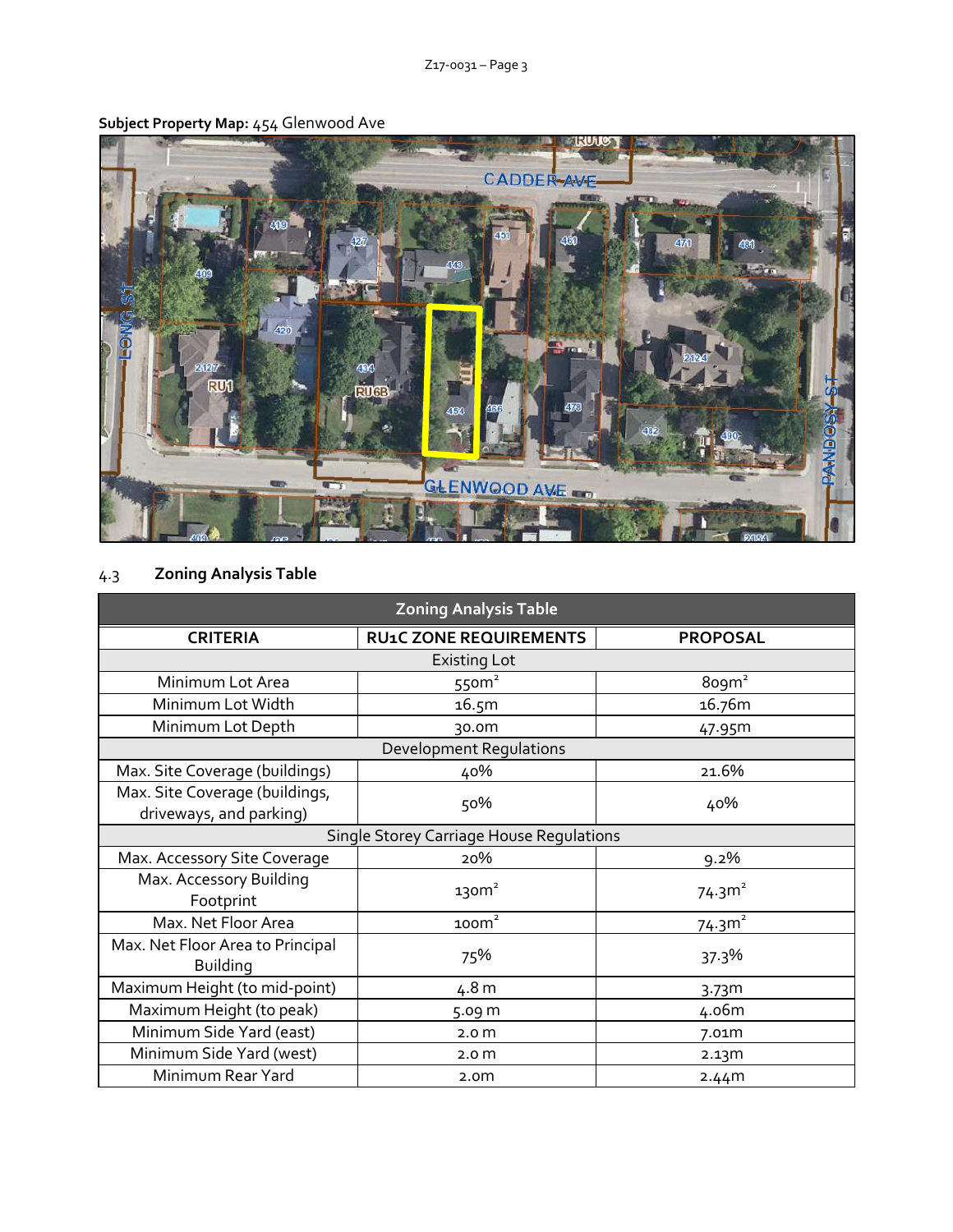| Min. Distance to Principal<br><b>Building</b> | 3.0m            | 11.64m      |  |
|-----------------------------------------------|-----------------|-------------|--|
| <b>Other Regulations</b>                      |                 |             |  |
| Minimum Parking Requirements                  | 3 stalls        | 3 stalls    |  |
| Minimum Private Open Space                    | 30 <sup>2</sup> | $>$ 30 $m2$ |  |

#### **5.0 Current Development Policies**

5.1 Kelowna Official Community Plan (OCP)

## **Development Process**

**Compact Urban Form.**<sup>1</sup> Develop a compact urban form that maximizes the use of existing infrastructure and contributes to energy efficient settlement patterns. This will be done by increasing densities (approximately 75 - 100 people and/or jobs located within a 400 metre walking distance of transit stops is required to support the level of transit service) through development, conversion, and re-development within Urban Centres (see Map 5.3) in particular and existing areas as per the provisions of the Generalized Future Land Use Map 4.1.

Sensitive Infill.<sup>2</sup> Encourage new development or redevelopment in existing residential areas to be sensitive to or reflect the character of the neighborhood with respect to building design, height and siting.

Healthy Communities.<sup>3</sup> Through current zoning regulations and development processes, foster healthy, inclusive communities and a diverse mix of housing forms, consistent with the appearance of the surrounding neighbourhood.

Carriage Houses & Accessory Apartments<sup>4</sup>. Support carriage houses and accessory apartments through appropriate zoning regulations.

## **6.0 Technical Comments**

1

- 6.1 Building & Permitting Department
	- Development Cost Charges (DCC's) are required to be paid prior to issuance of any Building Permits.
	- Operable bedroom windows required as per the 2012 edition of the British Columbia Building Code (BCBC 12).
	- Full Plan check for Building Code related issues will be done at time of Building Permit applications.
- 6.2 Development Engineering Department
	- See 'Attachment A'; memorandum dated April 27, 2017.

 $^1$  City of Kelowna Official Community Plan, Policy 5.3.2 (Development Process Chapter).

<sup>&</sup>lt;sup>2</sup> City of Kelowna Official Community Plan, Policy 5.22.6 (Development Process Chapter).

 $3$  City of Kelowna Official Community Plan, Policy 5.22.7 (Development Process Chapter).

<sup>&</sup>lt;sup>4</sup> City of Kelowna Official Community Plan, Policy 5.22.12 (Development Process Chapter).